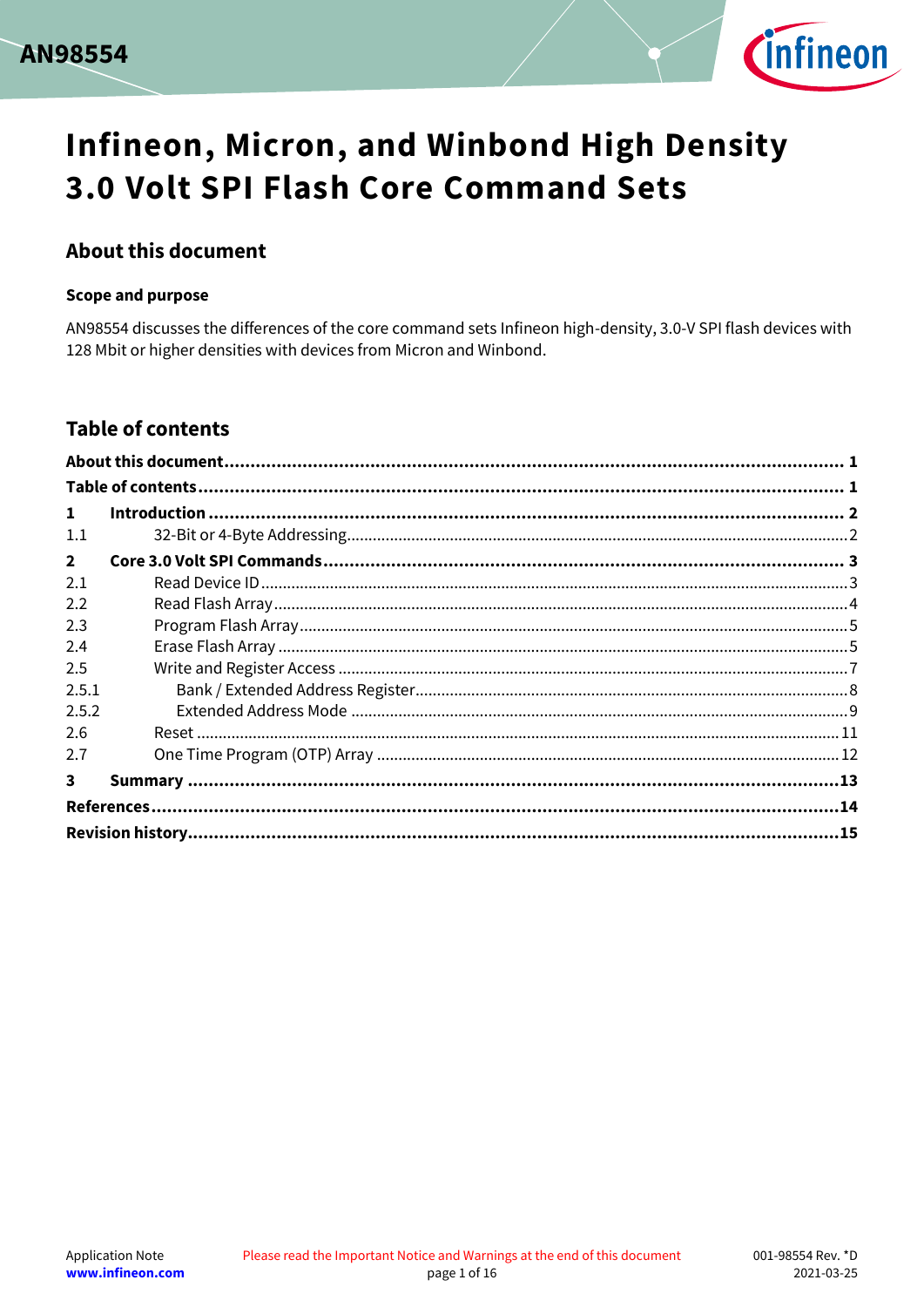

**Introduction**

# <span id="page-1-0"></span>**1 Introduction**

Based on de facto standards, Serial Peripheral Interface (SPI) flash memory has evolved with faster interface speeds and wider data paths, higher densities, and new features while maintaining backward compatibility with the earliest single bit Serial input and output (SIO) SPI flash memories.

New feature support for Dual I/O (DIO), Quad I/O (QIO, Double Data Rate (DDR), extended 32-bit or 4-byte addressing, and flexible individual sector protection schemes, SPI command sets have grown in size and diverged based on manufacturer implementations. This will continue until "de facto" standard commands emerge or all competitive methods are adopted in a multifunction tool ("Swiss Army knife") approach.

### <span id="page-1-1"></span>**1.1 32-Bit or 4-Byte Addressing**

Previous generation (legacy) SPI flash devices supported only 24-bit or 3-byte addressing to access 16 Mbytes or 128 Mbits of address space. With 32-bit or 4-byte Extended addressing, SPI flash devices can support densities of 256 Mbit and higher, up to a theoretical 4 Gbytes or 32 Gbits of address space.

The Infineon S25FL-S 3.0V SPI flash family supports 4-byte extended addressing across densities, from 128 Mbit to 1 Gbit for software portability across designs with different memory requirements. By contrast, Micron® and Winbond® have only added 4-byte extended addressing support to SPI flash with densities of 256 Mbit or higher.

Infineon S25FL-S SPI flash supports extended addressing three ways:

- Bank address register a software (command) loadable internal register that supplies the high-order bits of address when legacy 24-bit or 3-byte addresses are in use.
- Extended address mode a bank address register bit that changes all legacy commands to expect 32-bit or 4-byte addresses supplied from the host system.
- New commands that perform both legacy and new functions, which expect a 32-bit or 4-byte address.

Micron and Winbond support similar extended addressing schemes, though the implementation details differ, as discussed in **[Write and Register Access](#page-6-0)**. In addition, Micron and Winbond support a common SPI command based approach to Enter 4-Byte Address Mode and Exit 4-Byte Address Mode.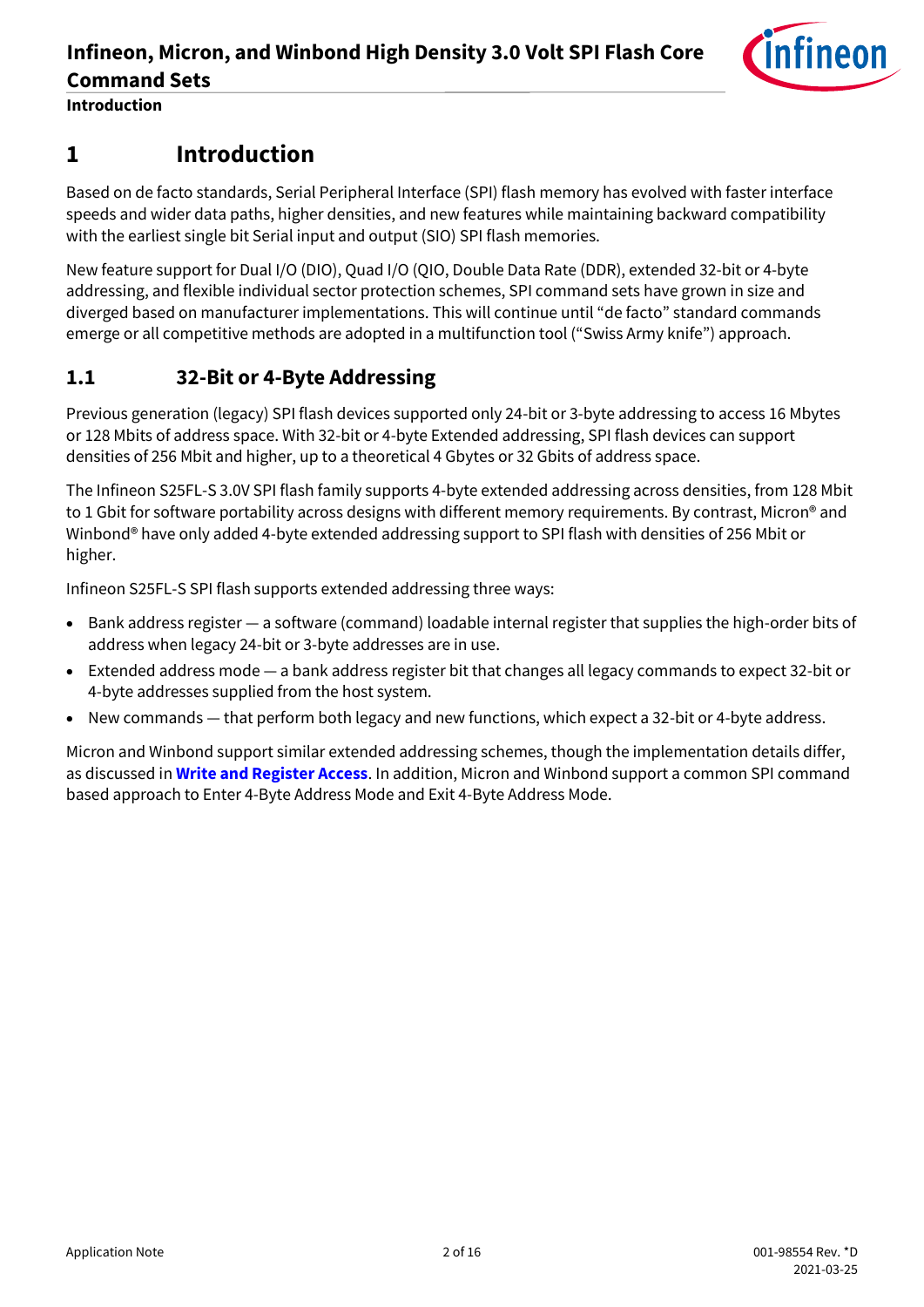

**Core 3.0 Volt SPI Commands**

# <span id="page-2-0"></span>**2 Core 3.0 Volt SPI Commands**

Command sets from Infineon, Micron, and Winbond high density 3.0 volt SPI flash devices of 128 Megabit (Mbit) or higher densities are compared in this application note. Core commands supported by at least two manufacturers or critical SPI commands from a single manufacturer are distilled into tabular formats for comparison and reference.

Designs requiring or preferring SPI flash memories with second sources can leverage these tables to implement portable firmware or driver software in order to minimize considerations for each manufacturer's proprietary implementations.

The following manufacturer device data sheets were compared to develop the 3.0 volt SPI Core Command tables:

| <b>Manufacturer</b> | <b>Density</b> |                 |                 |           |  |  |  |
|---------------------|----------------|-----------------|-----------------|-----------|--|--|--|
|                     | 128 Mbit       | <b>256 Mbit</b> | <b>512 Mbit</b> | 1 Gbit    |  |  |  |
| Infineon            | S25FL127S      | S25FL256S       | S25FL512S       | S70FL01GS |  |  |  |
|                     | S25FL128S      |                 |                 |           |  |  |  |
| Micron              | N25Q128A       | N25Q256A        | N25Q512A        | N25Q00AA  |  |  |  |
| Winbond             | W25Q128BV      | W25Q256FV       |                 |           |  |  |  |
|                     | W25Q128FV      | W25Q257FV       |                 |           |  |  |  |

#### <span id="page-2-4"></span>**Table 1 3.0 Volt SPI Flash Devices Compared by Manufacturer**

*Note:*

*1. The Winbond W25Q128JV, W25Q256JV, and W25M512JV data sheets have not yet been released and were not included in the comparison.*

### <span id="page-2-1"></span>**2.1 Read Device ID**

When supported, the Read JEDEC Serial Flash Discoverable Parameters 5Ah command should be used to read device identification, feature, and configuration information in accordance with the JEDEC JESD216 standard. Otherwise, the Read ID (RDID) 9Fh command should be used to access manufacturer identification, device identification, and Common Flash Interface (CFI) information.

**Table 2 Read Identification Commands**

| <b>Command Description</b>                         | Infineon S25FL-S<br><b>Command Code</b> | <b>Micron N25Q</b><br><b>Command Code</b> | <b>Winbond W25Q</b><br><b>Command Code</b> |
|----------------------------------------------------|-----------------------------------------|-------------------------------------------|--------------------------------------------|
| Read ID                                            | 9Fh                                     | 9Fh                                       | 9Fh                                        |
| Read JEDEC Serial Flash<br>Discoverable Parameters | 5Ah(1)                                  | 5Ah                                       | 5Ah                                        |
| <b>Read Electronic</b><br>Signature                | ABh                                     |                                           | ABh (2)                                    |

*Note:*

<span id="page-2-2"></span>*1. Infineon S25FL127, S2FL512S, and S70FL01GS support the Read Serial Flash Discoverable Parameters command.*

<span id="page-2-3"></span>*2. Winbond also uses the ABh command code for the Release from Deep Power-Down Mode command.*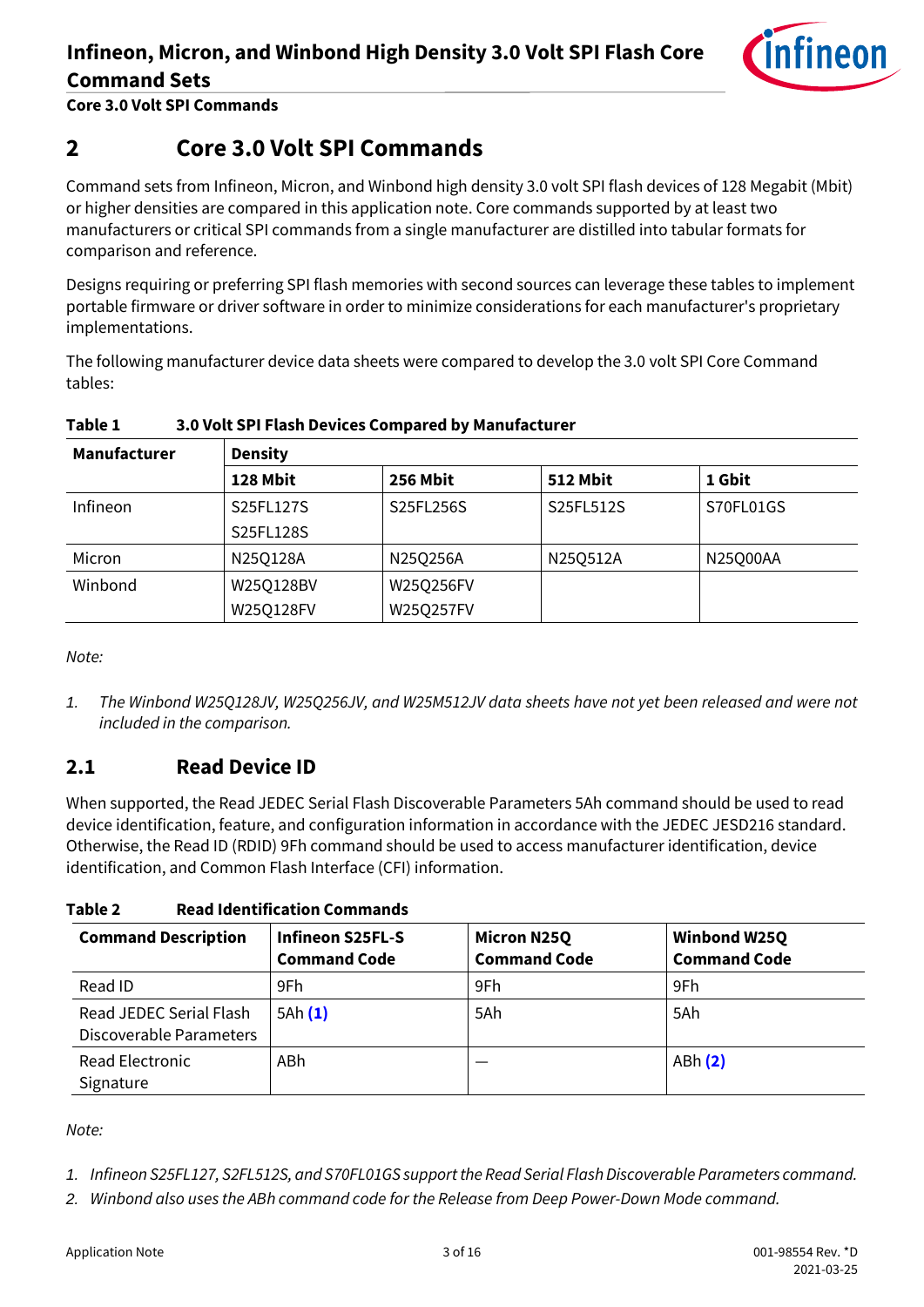

**Core 3.0 Volt SPI Commands**

### <span id="page-3-0"></span>**2.2 Read Flash Array**

All of the manufacturers support the standard Read Flash Array commands for Single I/O, Dual I/O, and Quad I/O: Read 03h, Fast Read 0Bh, Read Dual Out 3Bh, Read Quad Out 6Bh, Dual I/O Read BBH, and Quad I/O Read EBh.

On devices supporting DDR read, the DDR Fast Read 0Dh, DDR Dual I/O Read BDh, and DDR Quad I/O Read EDh commands are common across Infineon and Micron. None of the Winbond devices listed in **[Table 1](#page-2-4)** support DDR read.

Infineon supports 4-byte address Read 13h, Fast Read 0Ch, Read Dual Out 3Ch, Read Quad Out 6Ch, Dual I/O Read BCh, and Quad I/O Read ECh commands on all densities, while Micron and Winbond do not support them on 128 Mbit 3.0 V SPI devices that only require 24-bit or 3-byte addresses.

| <b>Command Description</b>        | <b>Infineon S25FL-S</b><br><b>Command Code</b> | <b>Micron N25Q</b><br><b>Command Code</b> | Winbond W25Q<br><b>Command Code</b> |
|-----------------------------------|------------------------------------------------|-------------------------------------------|-------------------------------------|
| Read                              | 03h                                            | 03h                                       | 03h                                 |
| <b>Fast Read</b>                  | 0Bh                                            | 0Bh                                       | 0Bh                                 |
| Read Dual Out                     | 3Bh                                            | 3Bh                                       | 3Bh                                 |
| Read Quad Out                     | 6Bh                                            | 6Bh                                       | 6Bh                                 |
| Dual I/O Read                     | <b>BBh</b>                                     | <b>BBh</b>                                | <b>BBh</b>                          |
| Quad I/O Read                     | EBh                                            | EBh                                       | EBh                                 |
| <b>DDR Fast Read</b>              | 0Dh(1)                                         | 0Dh (2)                                   | $\overline{\phantom{0}}$            |
| DDR Dual I/O Read                 | <b>BDh(1)</b>                                  | <b>BDh(2)</b>                             |                                     |
| DDR Quad I/O Read                 | EDh(1)                                         | EDh(2)                                    |                                     |
| Read (4-byte address)             | 13h                                            | 13h(2)                                    | 13h(3)                              |
| Fast Read (4-byte<br>address)     | 0Ch                                            | 0 <sup>ch</sup> (2)                       | 0 <sup>C</sup> h(3)                 |
| Read Dual Out (4-byte<br>address) | 3Ch                                            | 3Ch (2)                                   | 3Ch(3)                              |
| Read Quad Out (4-byte<br>address) | 6Ch                                            | 6Ch (2)                                   | 6Ch(3)                              |
| Dual I/O Read (4-byte<br>address) | <b>BCh</b>                                     | BCh(2)                                    | BCh(3)                              |
| Quad I/O Read (4-byte<br>address) | ECh                                            | ECh(2)                                    | ECh(3)                              |

#### **Table 3 Read Flash Array Commands**

*Note:*

<span id="page-3-1"></span>*1. Infineon S25FL127S does not support DDR.*

<span id="page-3-2"></span>*2. Micron N25Q128A does not support DDR or 4-byte address read commands.*

<span id="page-3-3"></span>*3. Winbond W25Q128BV and W25Q128FV do not support 4-byte address read commands.*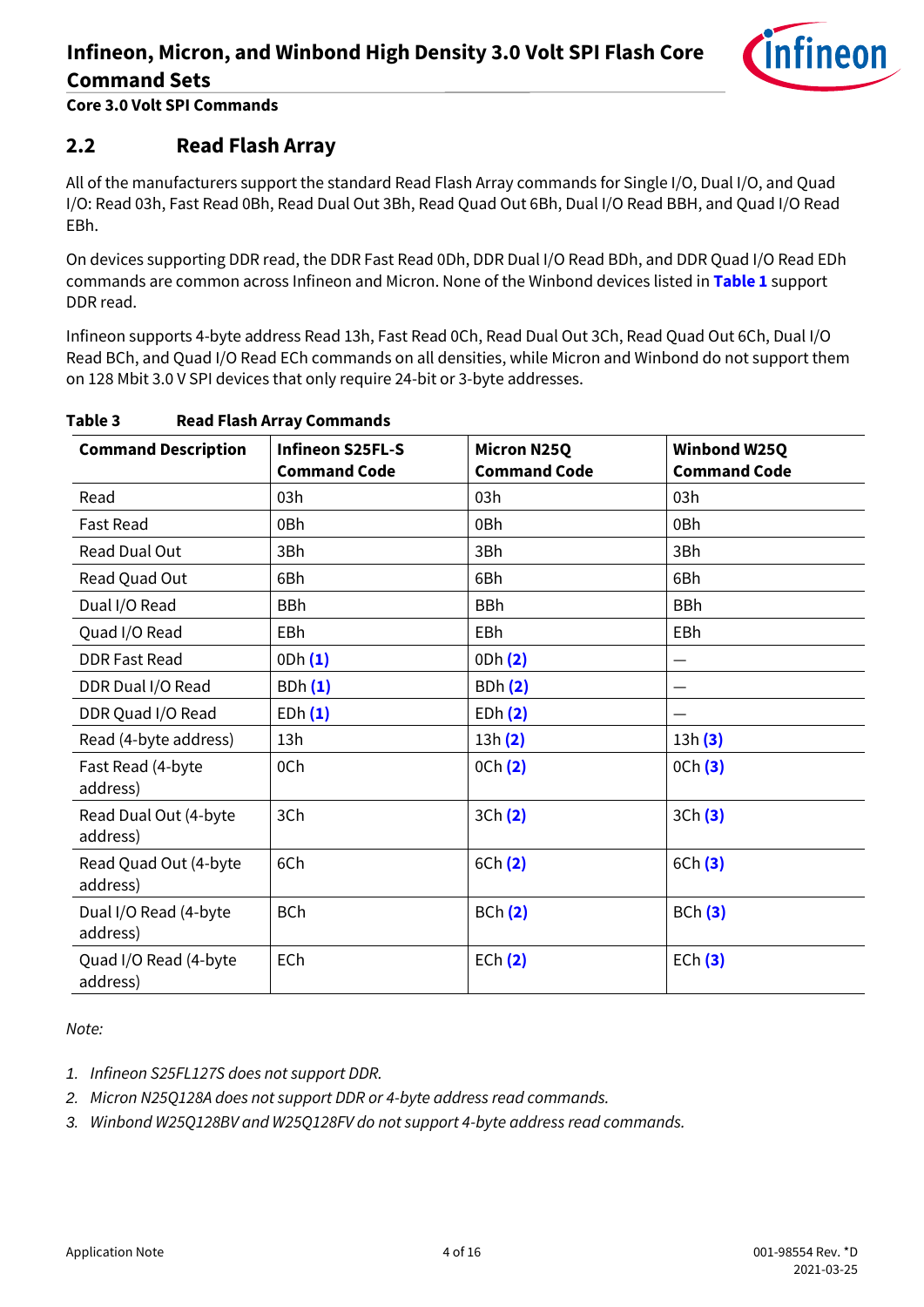

**Core 3.0 Volt SPI Commands**

### <span id="page-4-0"></span>**2.3 Program Flash Array**

Page Program 02h and Quad Page Program 32h commands are common to all manufacturers for programming the flash array.

Infineon and Micron also support the 4-byte address Page Program 12h and Quad Page Program 34h commands.

| <b>Command Description</b>                                             | <b>Infineon S25FL-S</b><br><b>Command Code</b> | <b>Micron N25Q</b><br><b>Command Code</b> | Winbond W25Q<br><b>Command Code</b> |
|------------------------------------------------------------------------|------------------------------------------------|-------------------------------------------|-------------------------------------|
| Page Program                                                           | 02h                                            | 02h                                       | 02h                                 |
| Page Program (4-byte<br>address)                                       | 12h                                            | 12h                                       |                                     |
| Quad Page Program                                                      | 32h                                            | 32h                                       | 32h                                 |
| Quad Page Program -<br>Alternate instruction (3-<br>or 4-byte address) | 38h                                            | 38h(1)                                    | $- (2)$                             |
| Quad Page Program (4-<br>byte address)                                 | 34h                                            | 34h                                       |                                     |
| Program Suspend                                                        | 85h(3)                                         | 75h                                       | 75h                                 |
| Program Resume                                                         | 8Ah (4)                                        | 7Ah                                       | 7Ah                                 |

#### **Table 4 Program Flash Array Commands**

*Note:*

- <span id="page-4-2"></span>*1. Micron N25Q128A does not support 4-byte address commands.*
- <span id="page-4-3"></span>*2. If QPI is supported, Winbond uses command code 38h to Enter QPI Mode instead of as an alternate instruction for Quad Page Program.*
- <span id="page-4-4"></span>*3. Infienon uses different commands for Program Suspend 85h and Erase Suspend 75h while Micron and Winbond use the same command.*
- <span id="page-4-5"></span>*4. Infineon uses different commands for Program Resume 8Ah and Erase Resume 7Ah while Micron and Winbond use the same command.*

### <span id="page-4-1"></span>**2.4 Erase Flash Array**

The 4-kB Parameter Sector Erase 20h, Sector Erase D8h, Erase Suspend 75h, and Erase Resume 7Ah commands are common to all manufacturers for erase operations. The Bulk Erase C7h command is common to all manufacturer devices except the Micron N25Q00AA, which requires the Die Erase C4h command instead. While certain Micron N25Q512A part numbers support the Bulk Erase C7h, the Die Erase C4h command is always supported.

Also, since the Infineon S70FL01GS consists of two (2) S25FL512S die with independent chip selects, the Bulk Erase C7h command must be issued to each device.

Infineon and Micron also support the 4-byte address 4-kB Parameter Sector Erase 21h and Sector Erase DCh commands.

Unlike Micron and Winbond SPI flash devices having uniform 4-kB Parameter and uniform 64-kB sector architectures, Infineon FL-S family SPI flash devices have either hybrid 4-kB and uniform 64-kB sector architecture or uniform 256-kB sectors.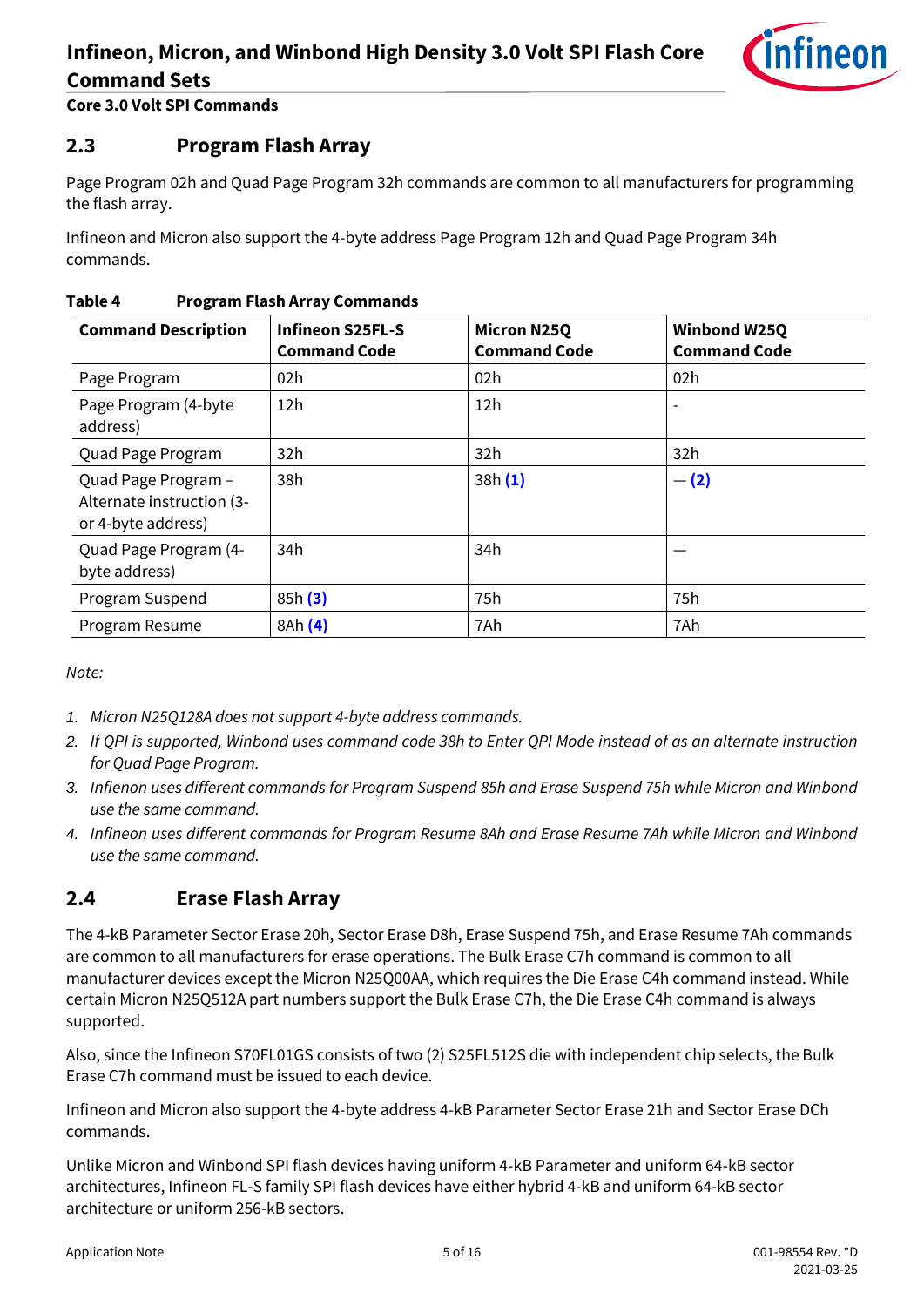

#### **Core 3.0 Volt SPI Commands**

Infineon S25FL127S, S25FL128S, and S25FL256S are available as hybrid sector architecture or uniform 256-kB sector devices depending on the ordering part number model. Infineon S25FL512S and S70FL01GS are only offered with uniform 256-kB sectors.

| <b>Command Description</b>                                          | <b>Infineon S25FL-S</b><br><b>Command Code</b> | <b>Micron N25Q</b><br><b>Command Code</b> | Winbond W25Q<br><b>Command Code</b> |
|---------------------------------------------------------------------|------------------------------------------------|-------------------------------------------|-------------------------------------|
| 4-kB Parameter or<br>4-kB Uniform Sector<br>Erase                   | 20h                                            | 20h                                       | 20h                                 |
| 4-kB Parameter or 4-kB<br>Uniform Sector Erase (4-<br>byte address) | 21h                                            | 21h                                       |                                     |
| Sector / Block Erase 64<br>kB or 256 kB                             | D <sub>8</sub> h                               | D <sub>8</sub> h                          | D <sub>8</sub> h                    |
| Sector / Block Erase 64<br>kB or 256 kB (4-byte<br>address)         | <b>DCh</b>                                     | <b>DCh</b>                                |                                     |
| <b>Bulk or Chip Erase</b>                                           | C7h / 60h                                      | C7h                                       | C7h / 60h                           |
| <b>Bulk Erase</b>                                                   | 60h                                            |                                           | 60h                                 |
| Erase Suspend                                                       | 75h                                            | 75h                                       | 75h                                 |
| Erase Resume                                                        | 7Ah                                            | 7Ah                                       | 7Ah                                 |

### **Table 5 Erase Flash Array Commands**

*Note:*

- *1. Infineon S25FL512S and S70FL01GS do not support 4-kB sectors.*
- *2. For Infineon, the Sector Erase D8h and DCh commands will erase a 64-kB or 256-kB uniform sector depending on the SPI flash device density and model.*
- *3. Micron N25Q00AA does not support the Bulk Erase C7h command and only certain N25Q512A part numbers support the Bulk Erase C7h command.*
- *4. Only Micron N25Q512A and N25Q00AA support the Die Erase C4h command.*
- *5. Micron N25Q128A does not support 4-byte address commands.*
- *6. Micron N25Q00AA does not support the 4-kB Erase command 21h with 4-byte address.*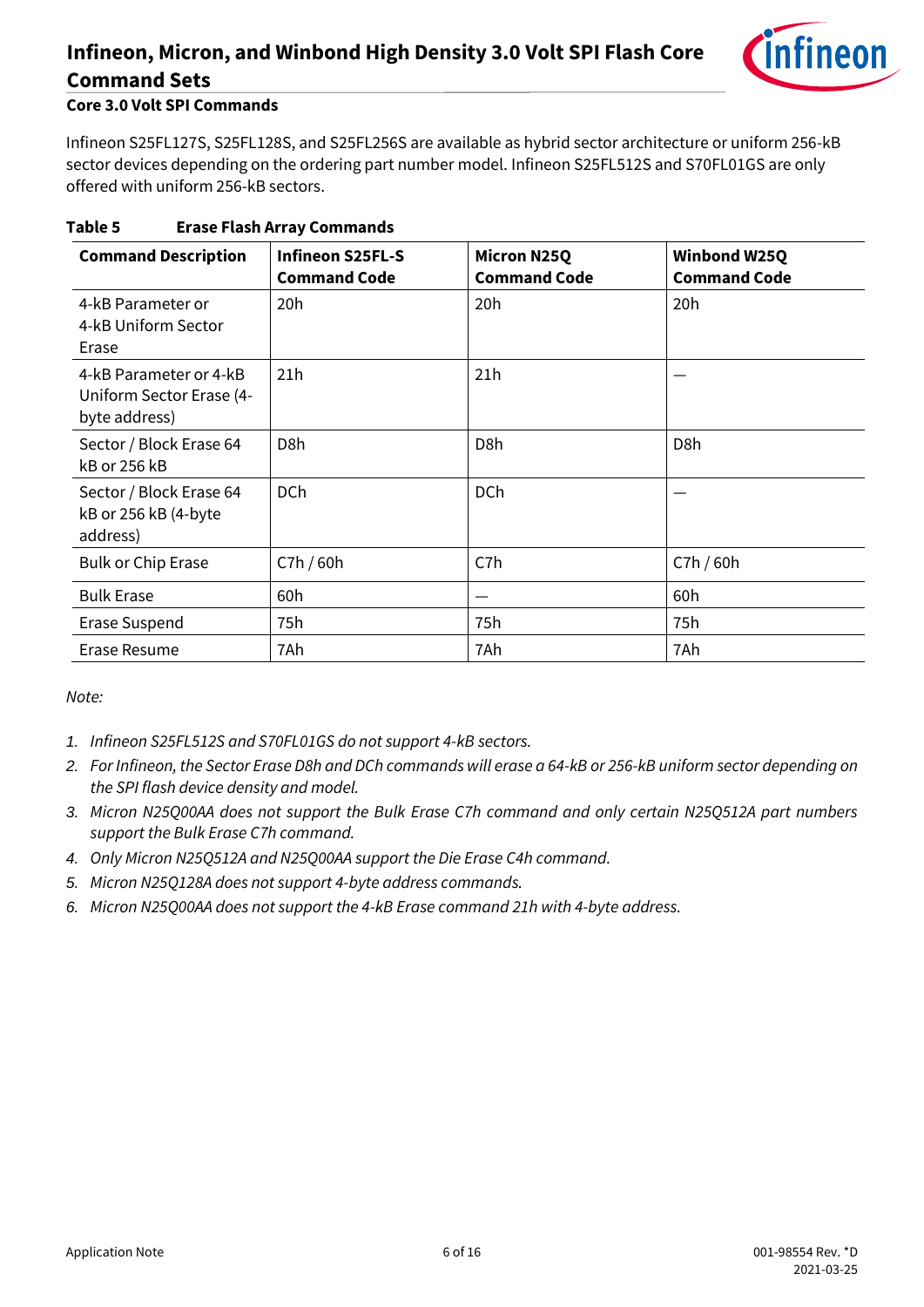

**Core 3.0 Volt SPI Commands**

### <span id="page-6-0"></span>**2.5 Write and Register Access**

All of the manufacturers support the following Write and Register Access commands: Write Enable 06h, Write Disable 04h, Read Status Register 05h, and Write Register 01h.

Status and configuration registers command operations require customization for each respective manufacturer because of register bit and operational differences. For example, Infineon, Micron, and Winbond have the same 8-bit Status Register 1 accessed with the Read Status Register 05h and Write Register 01h commands, but the definition of Status Register 1 bit 6 and bit 5 differ for each.

| <b>Command Description</b>                          | <b>Infineon S25FL-S</b><br><b>Command Code</b> | <b>Micron N25Q</b><br><b>Command Code</b> | Winbond W25Q<br><b>Command Code</b> |
|-----------------------------------------------------|------------------------------------------------|-------------------------------------------|-------------------------------------|
| Write Enable                                        | 06h                                            | 06h                                       | 06h                                 |
| Write Disable                                       | 04h                                            | 04h                                       | 04h                                 |
| Read Status Register-1                              | 05h                                            | 05h                                       | 05h                                 |
| Read Configuration<br>Register 1                    | 35h                                            |                                           | 35h(1)                              |
| Write Register<br>(Status-1 and<br>Configuration-1) | 01h                                            | 01h                                       | 01h                                 |
| Read Status Register-2                              | 07h                                            |                                           |                                     |
| <b>Write Status Register-2</b>                      | $\qquad \qquad$                                |                                           | 31h(2)                              |
| Read Status Register-3                              |                                                |                                           | 15h(2)                              |
| <b>Write Status Register-3</b>                      | —                                              |                                           | 11h(2)                              |
| Clear Status Register 1                             | 30h                                            | 50h                                       |                                     |
| <b>Bank Register Access</b>                         | B9h                                            |                                           | $- (3)$                             |
| Bank Register Read                                  | 16h                                            | C8h                                       | C8h                                 |
| <b>Bank Register Write</b>                          | 17h                                            | C5h                                       | C5h                                 |
| Enter 4-Byte Address<br>Mode                        | —                                              | B7h (4)                                   | B7h (5)                             |
| Exit 4-Byte Address Mode                            | —                                              | E9h $(4)$                                 | E9h(5)                              |

**Table 6 Write and Register Access Commands**

*Note:*

<span id="page-6-1"></span>*1. Winbond refers to the 35h command as Read Status Register-2.*

- <span id="page-6-2"></span>*2. Winbond W25Q128BV does not support the Write Status Register-2 31h, Read Status Register-3 15h, Write Status Register-3 11h commands.*
- <span id="page-6-3"></span>*3. Winbond uses the B9h command code for Deep Power-Down.*
- <span id="page-6-4"></span>*4. Micron N25Q128A does not support 4-byte address commands.*
- <span id="page-6-5"></span>*5. Winbond W25Q128BV and W25Q128FV do not support 4-byte address commands.*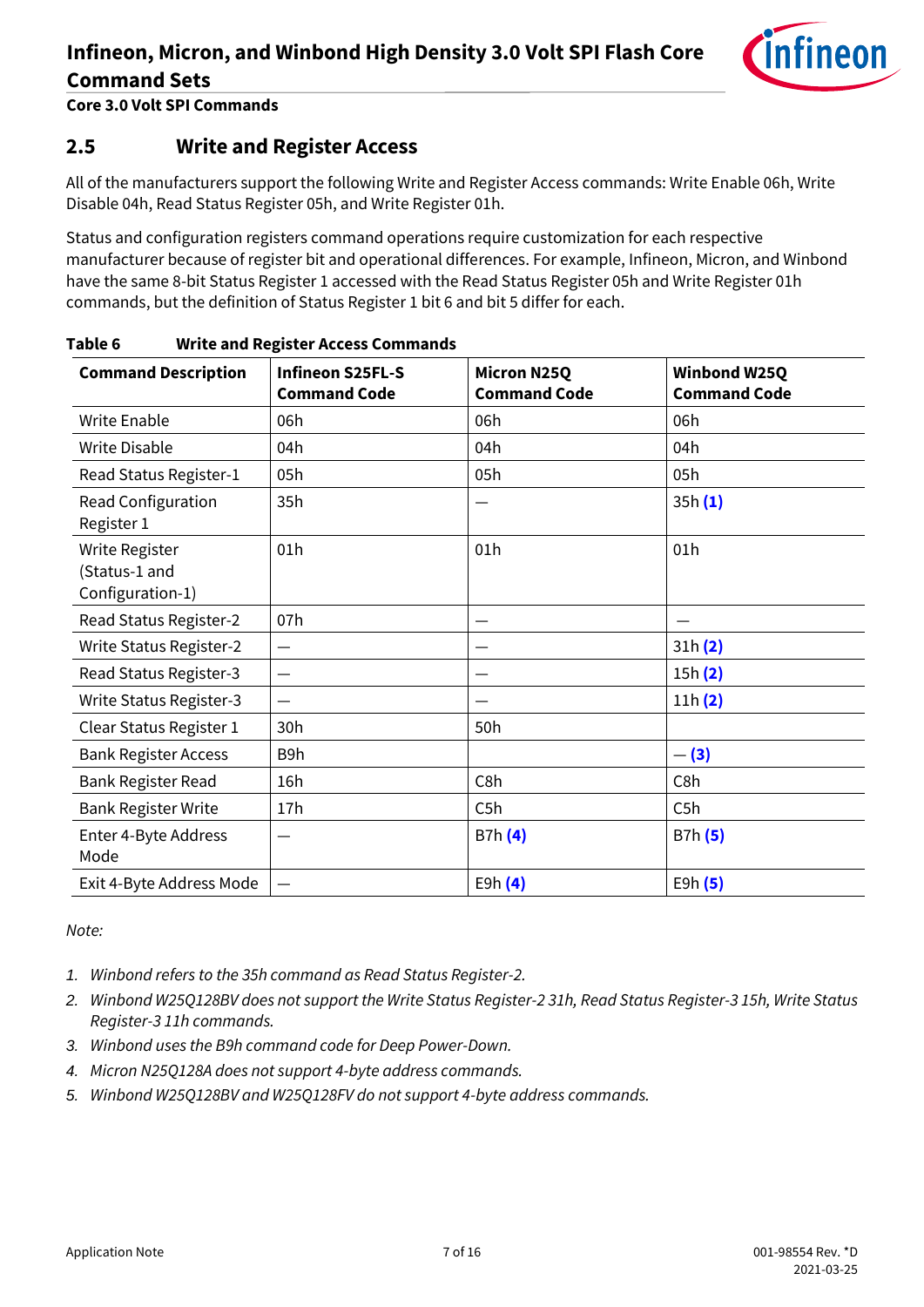

**Core 3.0 Volt SPI Commands**

### <span id="page-7-0"></span>**2.5.1 Bank / Extended Address Register**

Infineon, Micron, and Winbond all provide a Bank or Extended Address Register option for augmenting 3-byte address commands with higher order address bits above A23 as shown in **[Table 7](#page-7-1)**, **[Table 8](#page-7-2)**, and **[Table 9](#page-8-1)**. Micron and Winbond can support up to eight (8) register bits for the address while Infineon uses bit 7 EXTADD=0 to enable the Bank Address.

Infineon controls reading the Bank Address Register (BAR) and writing the entire or the address portion of the BAR using the following commands: Bank Register Access (BRAC) B9h, Write Register (WRR) 01h, Bank Register Read (BRRD) 16h, and Bank Register Write (BRWR) 17h.

| i unici     |                             | <u>HIIIKUH DAHKAUU CSS REGISTEF (DAIT)</u> |             |                                |                                                                                                                                         |  |  |  |
|-------------|-----------------------------|--------------------------------------------|-------------|--------------------------------|-----------------------------------------------------------------------------------------------------------------------------------------|--|--|--|
| <b>Bits</b> | <b>Field</b><br><b>Name</b> | <b>Function</b>                            | <b>Type</b> | <b>Default</b><br><b>State</b> | <b>Description</b>                                                                                                                      |  |  |  |
|             | <b>EXTADD</b>               | Extended<br><b>Address</b><br>Enable       | Volatile    | 0b                             | $1 = 4$ -byte (32 bits) addressing required from<br>command<br>$0 = 3$ -byte (24 bits) addressing from command +<br><b>Bank Address</b> |  |  |  |
| 6 to 2      | <b>RFU</b>                  | Reserved                                   | Volatile    | 00000b                         | Reserved for Future Use                                                                                                                 |  |  |  |
| 1           | <b>BA25</b>                 | <b>Bank</b><br>Address                     | Volatile    | $\Omega$                       | A25 for 512 Mb device                                                                                                                   |  |  |  |
| $\mathbf 0$ | <b>BA24</b>                 | <b>Bank</b><br>Address                     | Volatile    | $\Omega$                       | A24 for 512 Mb device                                                                                                                   |  |  |  |

#### <span id="page-7-1"></span>**Table 7 Infineon Bank Address Register (BAR)**

Micron and Winbond read and write their respective Extended Address Register using the Read Extended Address Register C8h and Write Extended Address Register C5h command codes.

| <b>Bit</b> | <b>Name</b> | <b>Settings</b>                                                                                                                                                                                                                                                           | <b>Description</b>                                                                                                                                                                 |
|------------|-------------|---------------------------------------------------------------------------------------------------------------------------------------------------------------------------------------------------------------------------------------------------------------------------|------------------------------------------------------------------------------------------------------------------------------------------------------------------------------------|
| 7:3        | A[31:25]    | 000000                                                                                                                                                                                                                                                                    | Reserved                                                                                                                                                                           |
| 2:0        | A[26:24]    | $111 =$ Highest 128 Mb<br>segment<br>$110$ = Seventh 128 Mb<br>segment<br>$101 =$ Sixth 128 Mb segment<br>$100$ = Fifth 128 Mb segment<br>$011$ = Fourth128 Mb segment<br>$010$ = Third 128 Mb segment<br>$001$ = Second 128 Mb<br>segment<br>000 = Lowest 128 Mb segment | Enables specified 128 Mb memory segment. The<br>default setting (lowest) can be changed to the<br>highest 128 Mb segment using bit 1 of the<br>nonvolatile configuration register. |

<span id="page-7-2"></span>**Table 8 Micron Extended Address Register**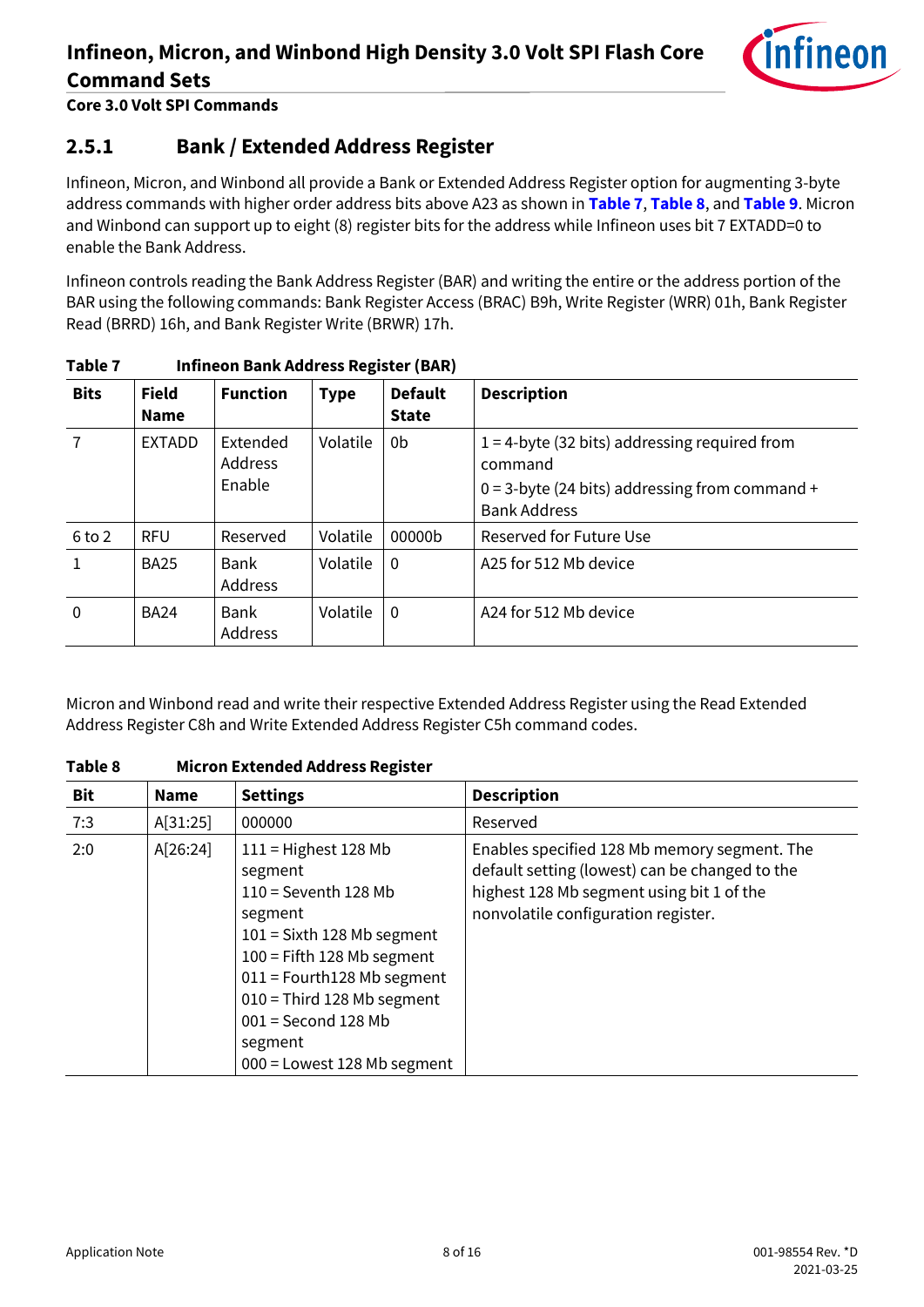

**Core 3.0 Volt SPI Commands**

<span id="page-8-1"></span>

### <span id="page-8-0"></span>**2.5.2 Extended Address Mode**

Infineon, Micron, and Winbond all provide a bit for controlling or enabling a 4-byte address mode for legacy SPI commands. Once the extended address mode is enabled, all legacy commands are expected to supply a 4-byte or 32-bit address instead of 3-byte address.

Infineon enables 4-byte legacy command addressing by setting Bank Address Register bit 7 EXTADD=1 also shown in **[Table 7](#page-7-1)**. Once Bank Address Register bit 7 EXTADD=1, the Bank Address stored in the remaining bits is ignored for addressing.

Since 3-byte addressing is the default, Micron enables the 4-byte addressing mode by setting Nonvolatile Configuration Register bit 0 = 0. Micron's proprietary Read Nonvolatile Configuration Register B5h and Write Nonvolatile Configuration Register B1h commands are used to control the Nonvolatile Configuration Register setting.

| <b>Bit</b> | <b>Name</b>                        | <b>Settings</b>                                                                                                                                                                       | <b>Description</b>                                                                                                                                                                       |
|------------|------------------------------------|---------------------------------------------------------------------------------------------------------------------------------------------------------------------------------------|------------------------------------------------------------------------------------------------------------------------------------------------------------------------------------------|
| 715:12     | Number of<br>dummy clock<br>cycles | 0000 (identical to 1111)<br>0001<br>0010<br>1101<br>1110<br>1111                                                                                                                      | Sets the number of dummy clock cycles<br>subsequent to all FAST READ commands.<br>The default setting targets the maximum<br>allowed frequency and guarantees<br>backward compatibility. |
| 11:9       | XIP mode at<br>power-on-reset      | $000 = XIP$ ; Fast Read<br>001 = XIP; Dual Output Fast Read<br>010 = XIP; Dual I/O Fast Read<br>000 = XIP; Quad Output Fast Read<br>000 = XIP; Quad I/O Fast Read<br>$101$ = Reserved | Enables the device to operate in the<br>selected XIP mode immediately after<br>power-on-reset.                                                                                           |

**Table 10 Micron Nonvolatile Configuration Register Bit Definitions**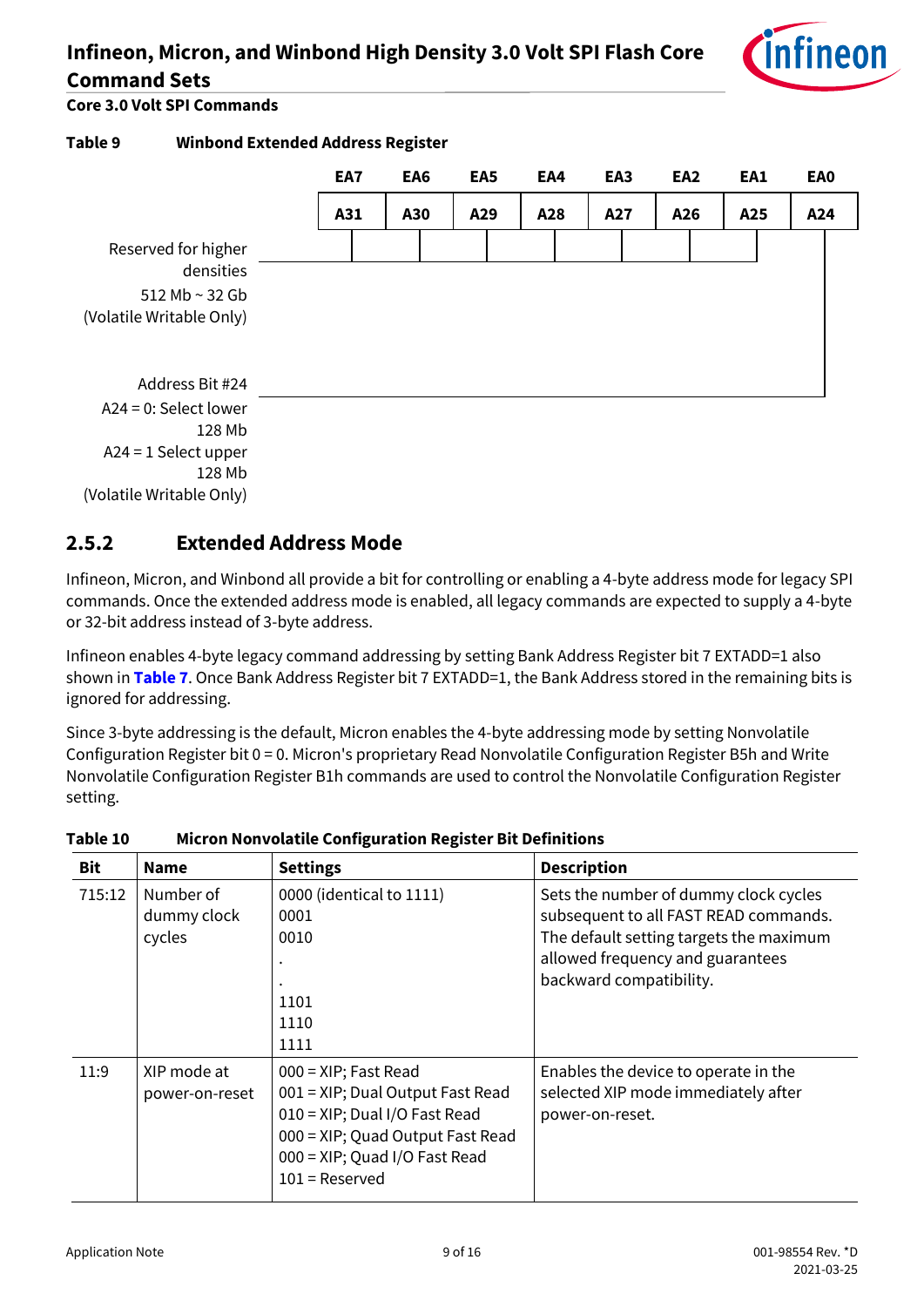

#### **Core 3.0 Volt SPI Commands**

| <b>Bit</b>     | <b>Name</b>               | <b>Settings</b>                                                                                                                                                  | <b>Description</b>                                                                                           |
|----------------|---------------------------|------------------------------------------------------------------------------------------------------------------------------------------------------------------|--------------------------------------------------------------------------------------------------------------|
|                |                           | $110$ = Reserved<br>111 = Disabled (Default)                                                                                                                     |                                                                                                              |
| 8:6            | Output driver<br>strength | $000$ = Reserved<br>$001 = 90$ Ohms<br>$010 = 60$ Ohms<br>$011 = 45$ Ohms<br>$100$ = Reserved<br>$101 = 20$ Ohms<br>$110 = 15$ Ohms<br>$111 = 30$ Ohms (Default) | Optimizes impedance at V <sub>cc</sub> /2 output<br>voltage.                                                 |
| 5              | Reserved                  | X                                                                                                                                                                | Don't Care                                                                                                   |
| 4              | Reset/Hold                | $0 = Disable$<br>$1 =$ Enabled (Default)                                                                                                                         | Enables or disables hold or reset.<br>(Available on dedicated part numbers.)                                 |
| $\overline{3}$ | Quad I/O<br>protocol      | $0 =$ Enabled<br>1 = Disabled (Default, Extended<br>SPI protocol)                                                                                                | Enables or disables quad I/O protocol.                                                                       |
| $\overline{2}$ | Dual I/O<br>protocol      | $0 =$ Enabled<br>1 = Disabled (Default, Extended<br>SPI protocol)                                                                                                | Enables or disables dual I/O protocol.                                                                       |
| $\mathbf{1}$   | 128 Mb segment<br>select  | $0 =$ Upper 128 Mb segment<br>$1 =$ Lower 128 Mb segment<br>(Default)                                                                                            | Selects a 128 Mb segment as default for 3B<br>address operations. See also the extended<br>address register. |
| $\mathbf 0$    | Address bytes             | $0 =$ Enable 4B address<br>$1 =$ Enable 3B address (Default)                                                                                                     | Defines the number of address bytes for a<br>command.                                                        |

Winbond W25Q256FV and W25Q257FV power up in either 3-byte Address Mode or 4-byte Address Mode depending on the Non-Volatile Status Register Bit ADP (S17) setting as shown in **[Table 11](#page-10-1)**. If ADP=0, the device will operate in the 3-byte Address Mode; if ADP=1 (factory default value), the device will operate in the 4-byte Address Mode. The non-volatile ADP power up state can be changed using the Winbond Write Status Register-3 11h command.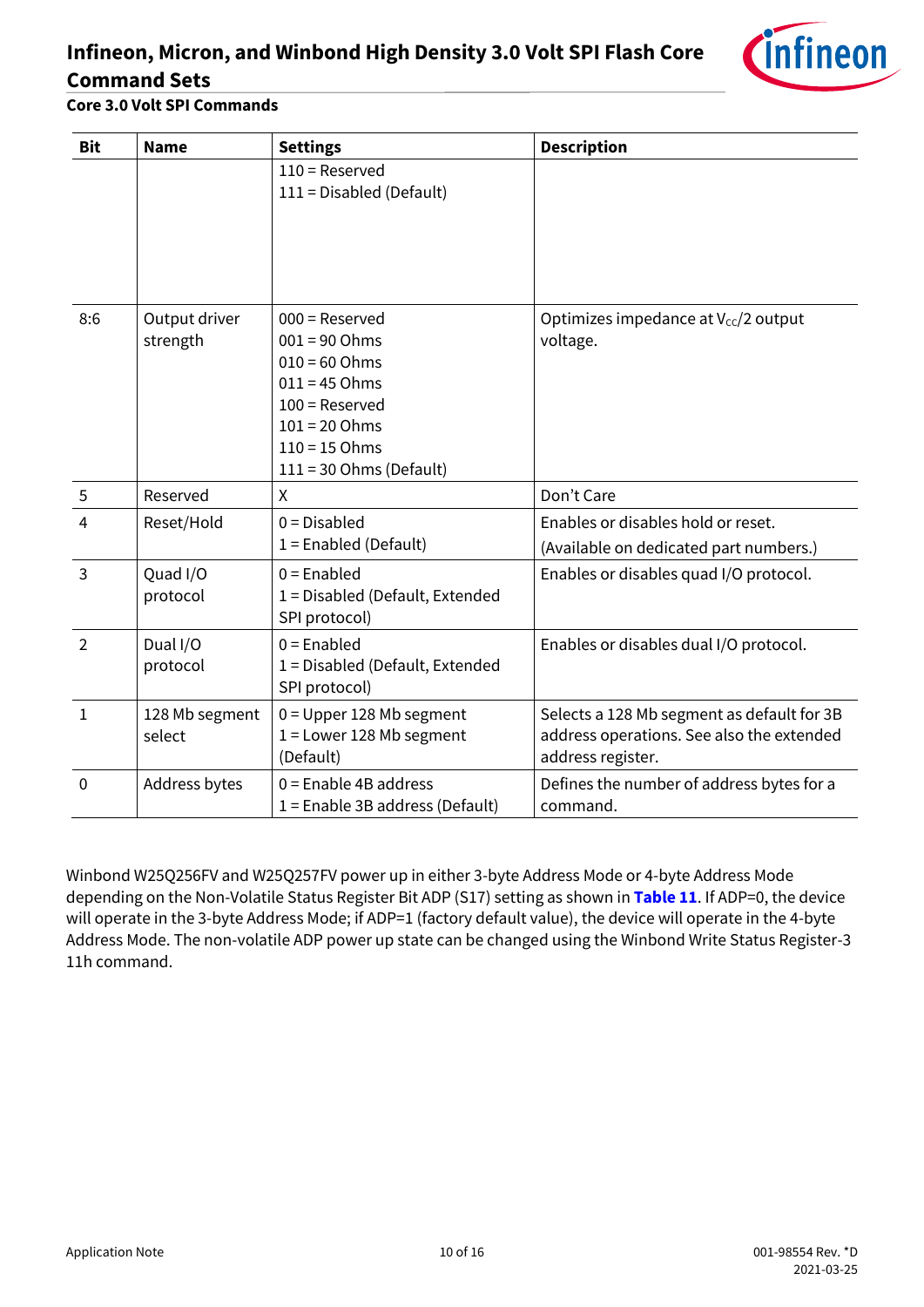

**Core 3.0 Volt SPI Commands**

#### <span id="page-10-1"></span>**Table 11 Winbond Status Register 3**

|                                                                      | <b>S23</b>      | <b>S22</b> | <b>S21</b>  | <b>S20</b> | <b>S19</b> | <b>S18</b> | <b>S17</b> | <b>S16</b> |
|----------------------------------------------------------------------|-----------------|------------|-------------|------------|------------|------------|------------|------------|
|                                                                      | <b>HOLD/RST</b> | DRV1       | <b>DRVO</b> | (R)        | (R)        | <b>WPS</b> | <b>ADP</b> | <b>ADS</b> |
| /HOLD or /RESET Function<br>(Volatile/Nonvolatile<br>Writable)       |                 |            |             |            |            |            |            |            |
| Output Driver Strength<br>(Volatile/Nonvolatile<br>Writable)         |                 |            |             |            |            |            |            |            |
| Reserved                                                             |                 |            |             |            |            |            |            |            |
| <b>Write Protect Selection</b><br>(Volatile/Nonvolatile<br>Writable) |                 |            |             |            |            |            |            |            |
| Power Up Address Mode<br>(Nonvolatile Writable)                      |                 |            |             |            |            |            |            |            |
| <b>Current Address Mode</b><br>(Status Only)                         |                 |            |             |            |            |            |            |            |

#### <span id="page-10-0"></span>**2.6 Reset**

Infineon only supports the Software Reset F0h command unlike both the Micron and Winbond devices using the Reset command sequence of Reset Enable 66h followed by Reset Memory 99h.

Reset Commands

| <b>Command Description</b> | <b>Infineon S25FL-S</b><br><b>Command Code</b> | <b>Micron N25Q</b><br><b>Command Code</b> | <b>Winbond W25Q</b><br><b>Command Code</b> |
|----------------------------|------------------------------------------------|-------------------------------------------|--------------------------------------------|
| Software Reset             | F0h(1)                                         |                                           |                                            |
| Reset Enable               |                                                | 66h                                       | 66h                                        |
| <b>Reset Memory</b>        |                                                | 99 <sub>h</sub>                           | 99h                                        |
| Mode Bit Reset             | <b>FFh</b>                                     |                                           | FFh(2)                                     |
| Exit QPI Mode              |                                                |                                           | FFh(3)                                     |

*Note:*

- <span id="page-10-2"></span>*1. Infineon only supports the Software Reset F0h command code.*
- <span id="page-10-3"></span>*2. Only supported by Winbond W25Q128BV.*
- <span id="page-10-4"></span>*3. Winbond W25Q128BV does not support QPI Mode.*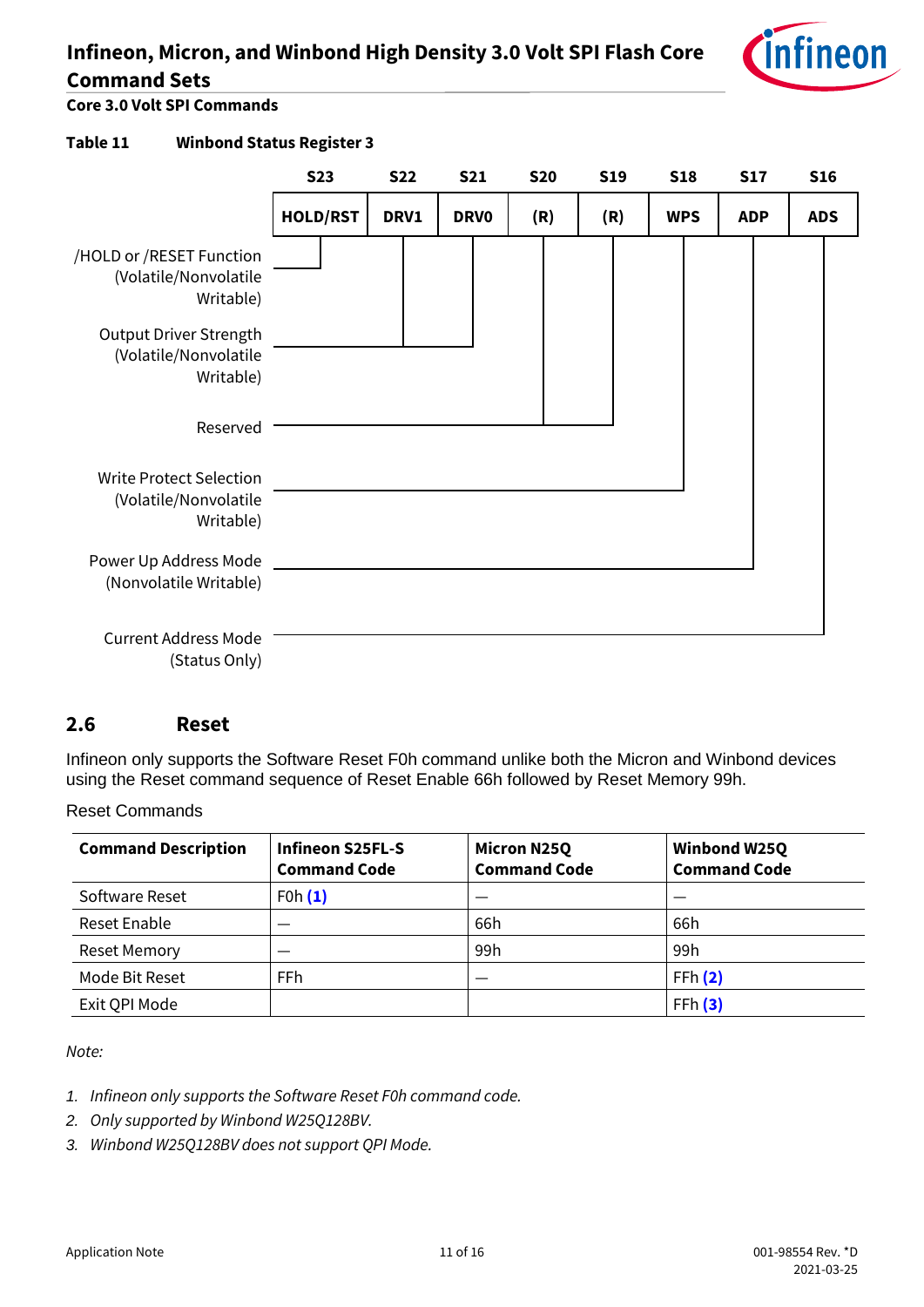

**Core 3.0 Volt SPI Commands**

### <span id="page-11-0"></span>**2.7 One Time Program (OTP) Array**

Both Infineon and Micron support the same One Time Program Array (OTP) Program 42h and OTP Read 4Bh commands. Infineon has 1024 bytes of OTP array space whereas Micron only supports 64 bytes.

#### **Table 12 OTP Commands**

| <b>Command Description</b> | <b>Infineon S25FL-S</b><br><b>Command Code</b> | Micron N25Q<br><b>Command Code</b> | Winbond W25Q<br><b>Command Code</b> |
|----------------------------|------------------------------------------------|------------------------------------|-------------------------------------|
| OTP Program                | 42h                                            | 42h                                | 42h                                 |
| OTP Read                   | 4Bh                                            | 4Bh                                | 48h                                 |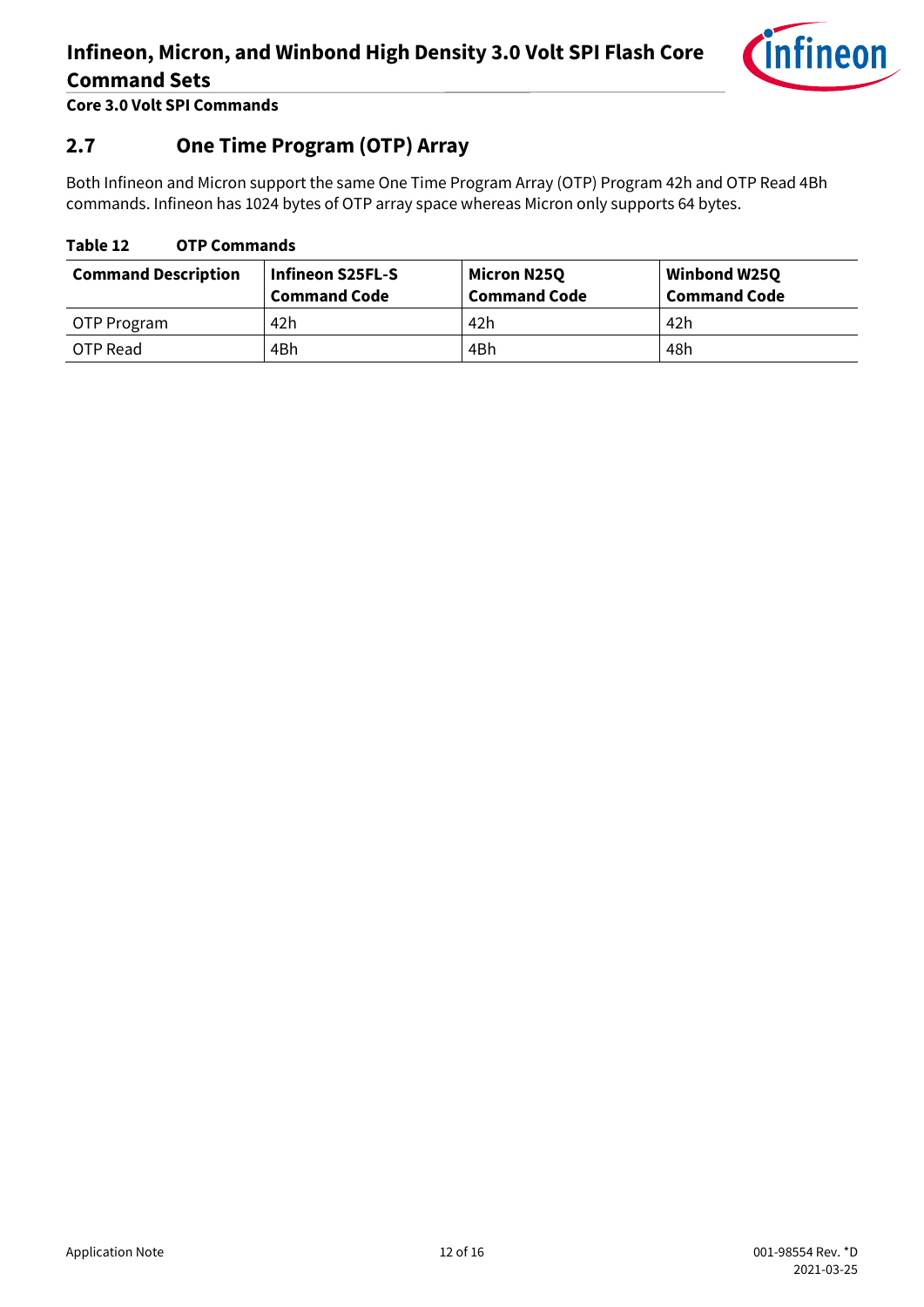

**Summary**

### <span id="page-12-0"></span>**3 Summary**

Portable firmware or driver software implementations can leverage core SPI flash commands to minimize proprietary code or branches for each manufacturer. However, register commands and definitions for status, configuration, and extended addressing require some customization for each specific manufacturer.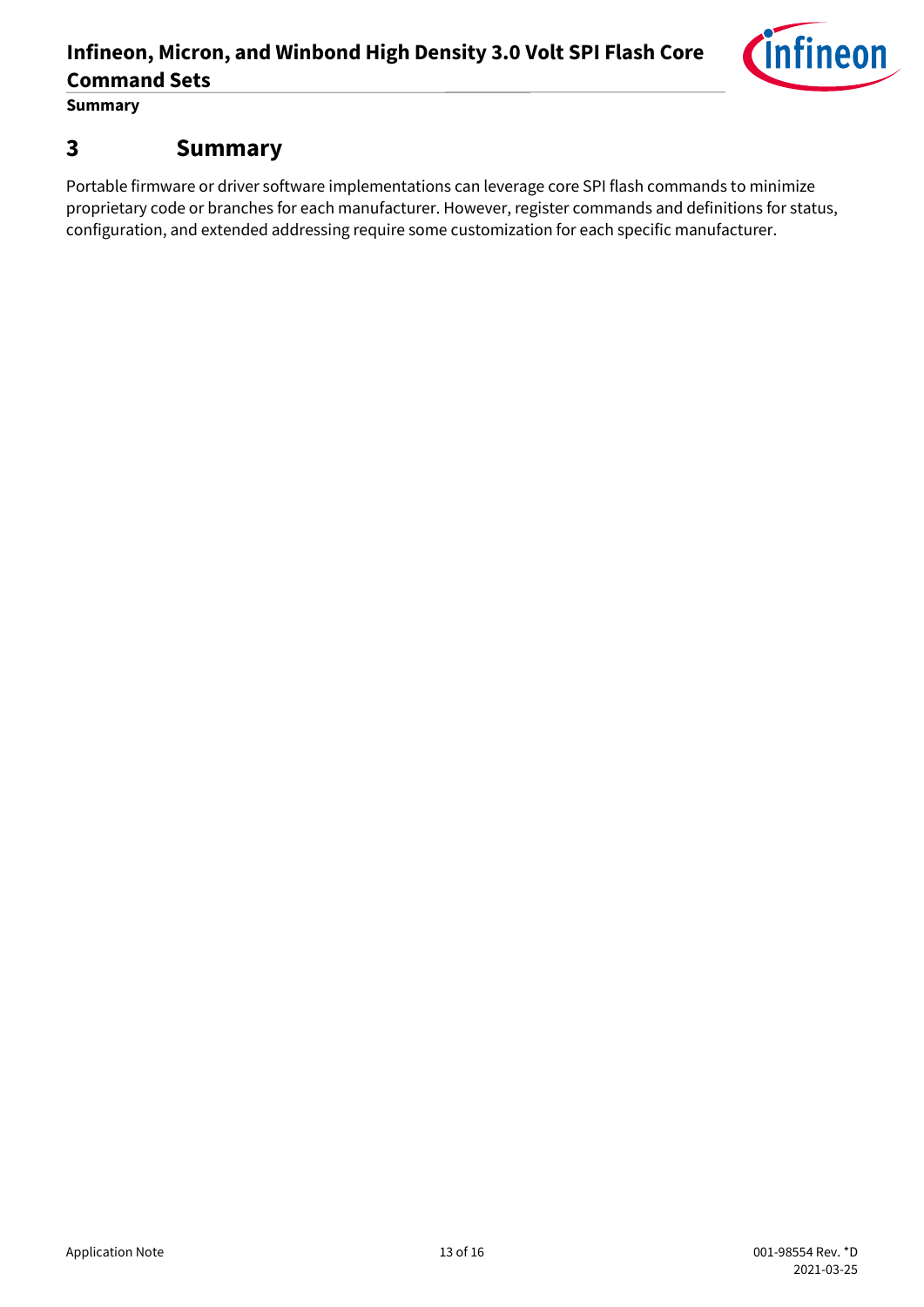

### **References**

### <span id="page-13-0"></span>**References**

- [1] **[Serial NOR Flash Memory](https://www.cypress.com/products/serial-nor-flash-memory)**
- [2] Infineon Datasheets:
	- − **[S25FL128S and S25FL256S](https://www.cypress.com/node/309386)**
	- − **[S25FL512S](https://www.cypress.com/node/309391)**
	- − **[S70FL01GS](https://www.cypress.com/node/433606)**
- [3] Micron Datasheets:
	- − N25Q128A 3V, Multiple I/O, 4KB Sector Erase Rev. L 06/2012
	- − N25Q256A 3V, Multiple I/O, 4KB Sector Erase Rev. T 03/14
	- − N25Q512A 3V, Multiple I/O, 4KB Sector Erase Rev. T 08/14
	- − N25Q00AA 3V, Multiple I/O, 4KB Sector Erase Rev. I 02/2013
- [4] Winbond Datasheets:
	- − W25Q128BV October 03, 2013 Revision H
	- − W25Q128FV October 09, 2013 Revision I
	- − W25Q256FV October 16, 2013 Revision G
	- − W25Q257FV November 07, 2013 Revision A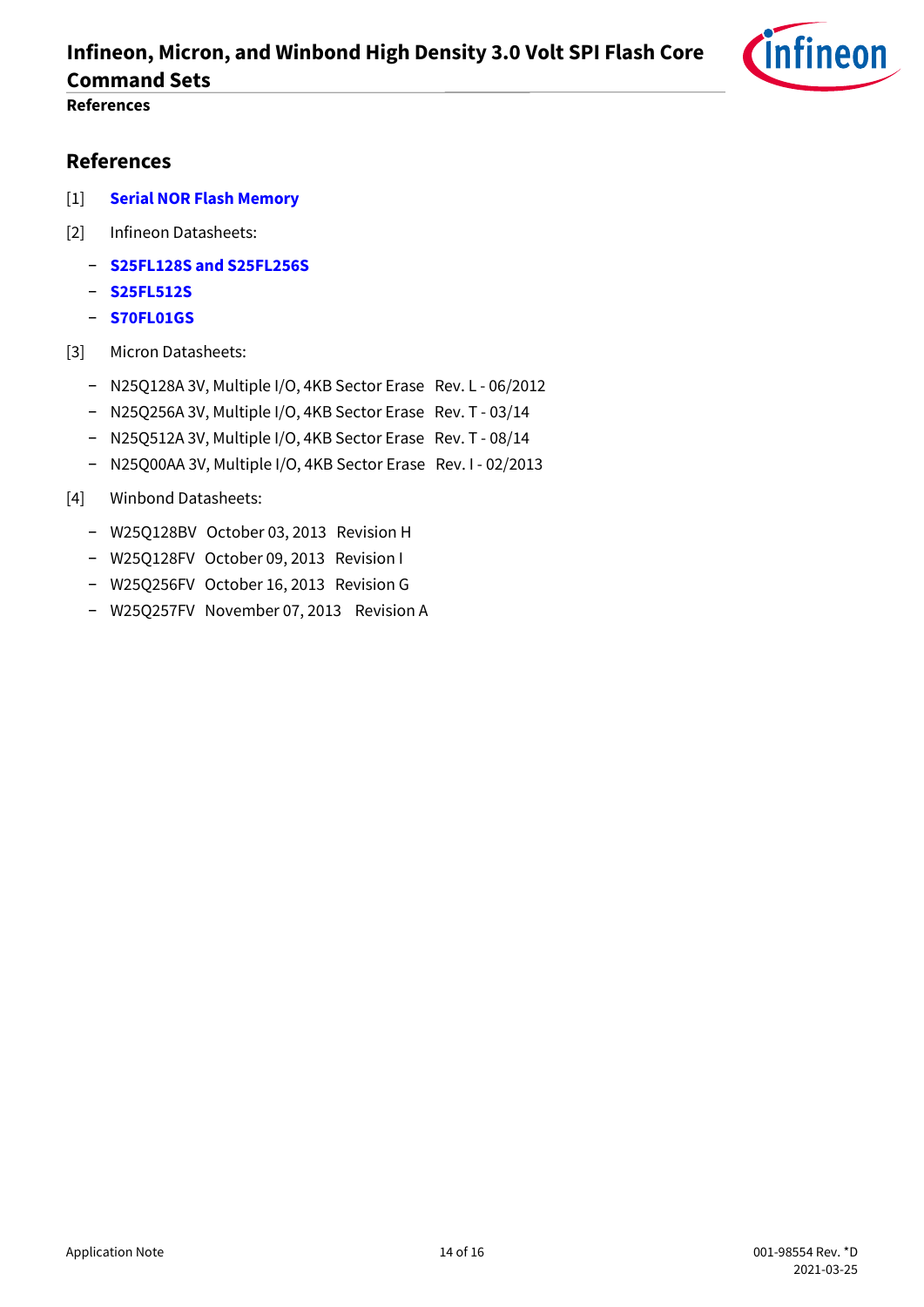

**Revision history**

# <span id="page-14-0"></span>**Revision history**

| <b>Document</b><br>version | Date of release | <b>Description of changes</b> |
|----------------------------|-----------------|-------------------------------|
| $***$                      | 2015-03-23      | Initial version               |
| $^{\star}$ A               | 2015-09-22      | Updated in template           |
| $*_{\mathsf{B}}$           | 2017-07-12      | Updated logo and Copyright    |
| $^{\star}$ C               | 2018-08-10      | Updated template              |
| *D                         | 2021-03-25      | Updated to Infineon template  |